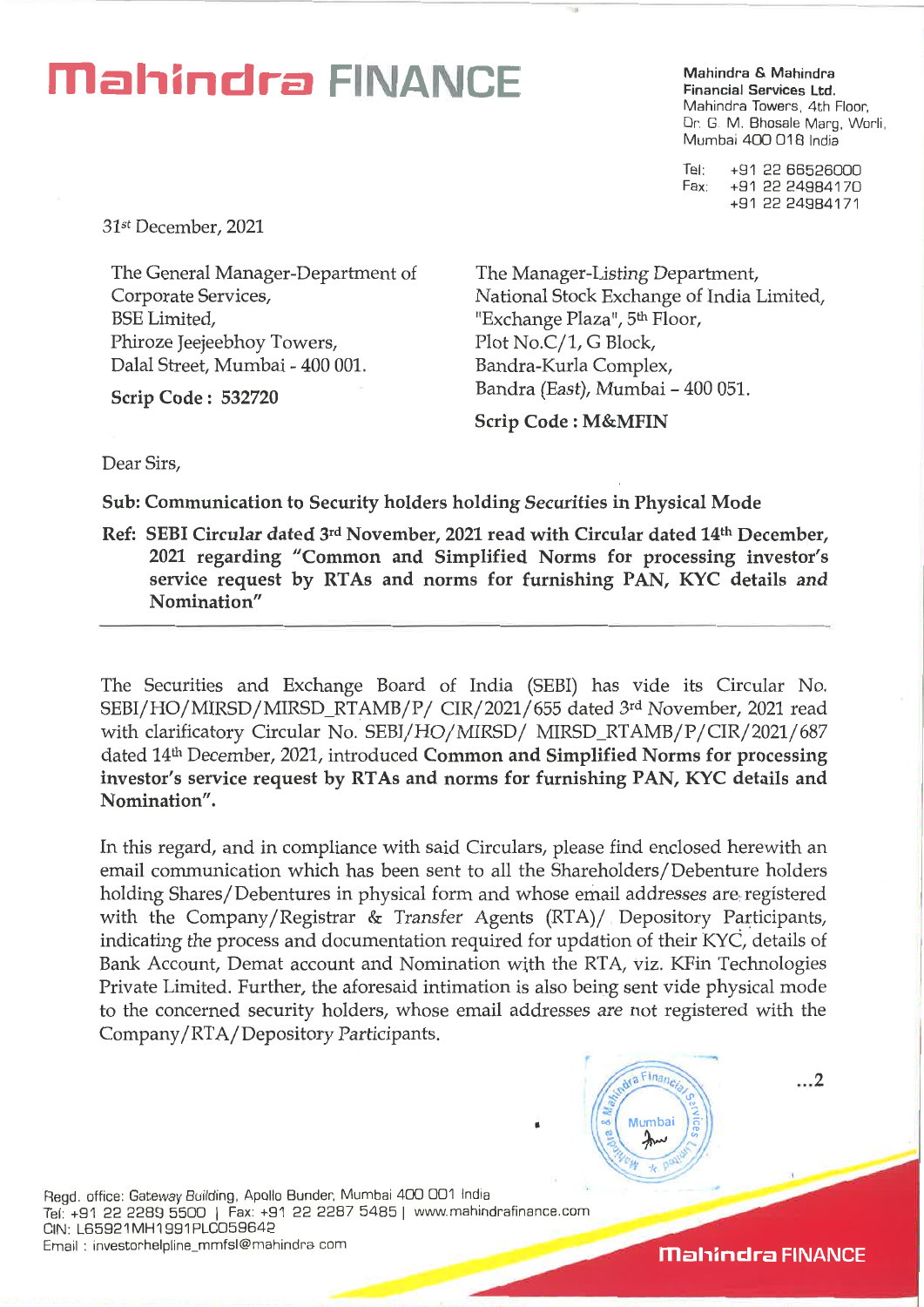# **Mahindra FINANCE** Page No. 2

The Company has also uploaded the following Forms as stipulated in the Circulars (in not form and move vertex velocity on the state of the link: pdf and word format) on its website at the link: https://www.mahindrafinance.com/investor-zone/investor-information

- i) ISR-1 (Investor Service Request),
- ii) ISR-2 (Confirmation of Signature),
- iii) ISR-3 (Opting-out of Nomination)
- iv) SH-13 (Nomination Form) and SH-14 (Cancellation or Variation of Nomination).

•

This intimation is also being uploaded on the Company's website at https: / /www.mahindrafinance.com.

We request you to take the above information on record.

Thanking you,

Yours Faithfully, **Mahindra & Mahindra Financial Services Limited** 

**frAAAPAPP** 

**Arnavaz M. Pardiwalla Company Secretary & Compliance Officer** 

**Encl: a/a** 

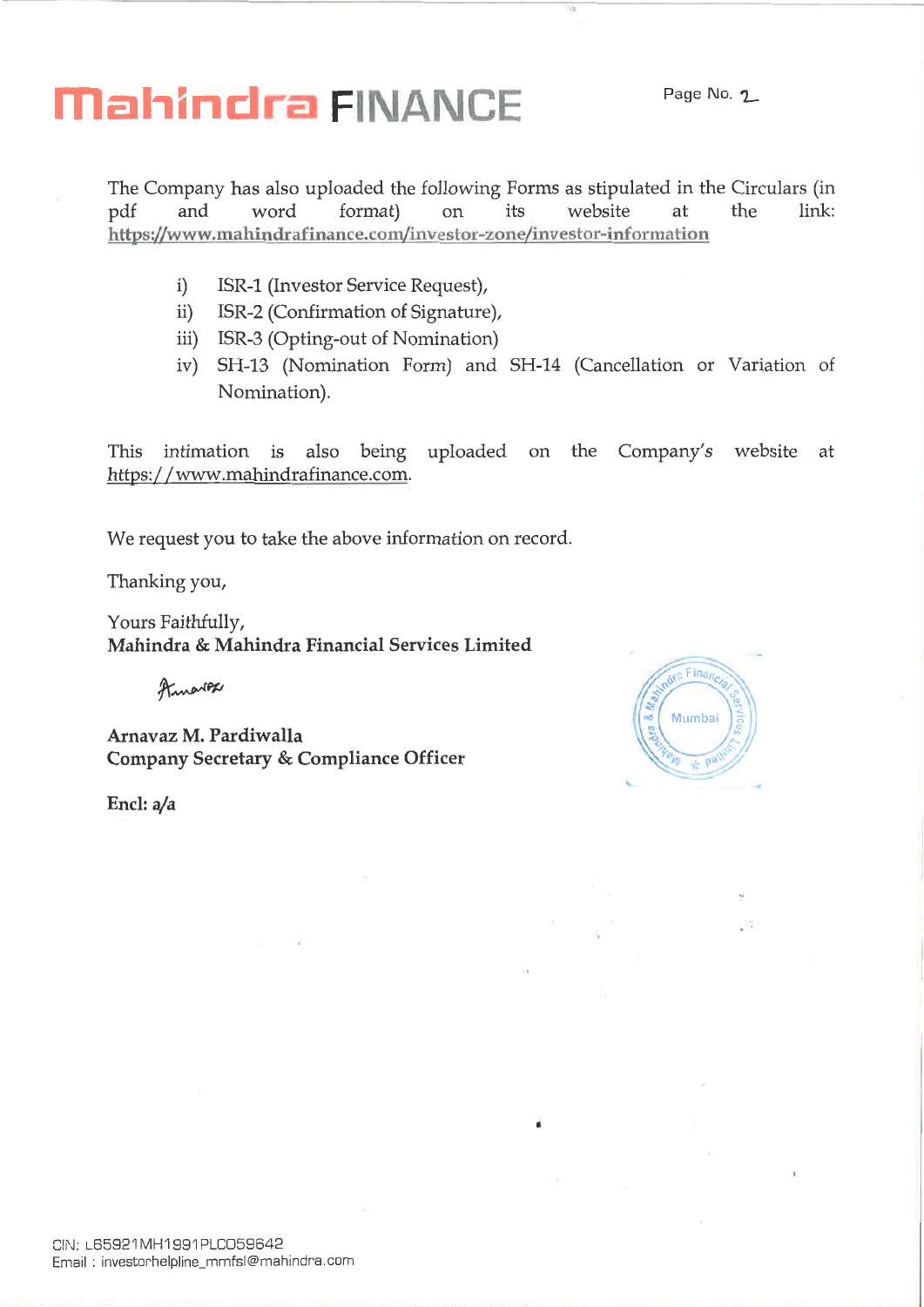### **Mahindra FINANCE MAHINDRA & MAHINDRA FINANCIAL SERVICES LIMITED CIN: L65921MH1991PLC059642 Regd. Office: Gateway Building, Apollo Bunder, Mumbai - 400 001. Corporate Office: Mahindra Towers, Worli, Mumbai - 400 018. Tel No.: +91 22 66526000 I Fax : +91 22 24984170**

Website: www.mahindrafinance.com | Email: investorhelpline\_mmfsl@mahindra.com

**Reference No: 1** December 30, 2021

Dear Shareholder,

**Sub.: Furnishing of PAN, KYC details and Nomination by holders of physical Securities** 

#### **Ref.: SEBI Circular No. SEBI/HO/MIRSD/MIRSD\_RTAMB/P/CIR/2021/655 dated November 3, 2021**

Seasons Greetings from Mahindra Finance! We hope this communique finds you and your family in safe and good health.

We wish to inform you that the Securities and Exchange Board of India (SEBI) has vide the captioned Circular dated November 3, 2021, mandated:

- **a. furnishing of PAN, email address, mobile number, bank account details, specimen signature and nomination by holders of physical securities;**
- **b. any service request shall be entertained only upon registration of the PAN, Bank Account details and Nomination; and**
- **c. to ensure that your PAN is linked to Aadhaar by March** 31. 2022 **or any other date as may** be specified **by the Central Board of Direct Taxes to avoid freezing of your folio.**

We observe from our records that you have not furnished some of the mandatory documents/details against your holding. We request you to furnish the documents/details, as per the table given below, to our **Registrar & Transfer Agents (RTA), M/s. KFin Technologies Private Limited, immediately on receipt of this letter.** 

| Sr.<br>No.     | Particulars                  | Status as per records | Please furnish details in |
|----------------|------------------------------|-----------------------|---------------------------|
| $\vert$ 1      | <b>PAN</b>                   |                       | Form No. ISR-1            |
| $\overline{2}$ | Address                      |                       | (Form enclosed)           |
| $\overline{3}$ | Email address                |                       |                           |
| $\overline{4}$ | Mobile Number                |                       | - 7                       |
| 5              | <b>Demat Account details</b> |                       |                           |
| 6              | <b>Bank Account details</b>  |                       |                           |
| $\overline{7}$ | <b>Nomination details</b>    |                       | Form No. SH-13            |
|                |                              |                       | (Form enclosed)           |
| 8 <sup>1</sup> | Declaration to opt out of    | In case of opting out | Form No. ISR-3            |
|                | nomination                   |                       | Form No. SH-14            |
|                |                              |                       | (Forms enclosed).         |

#### **Documents/Information sought:**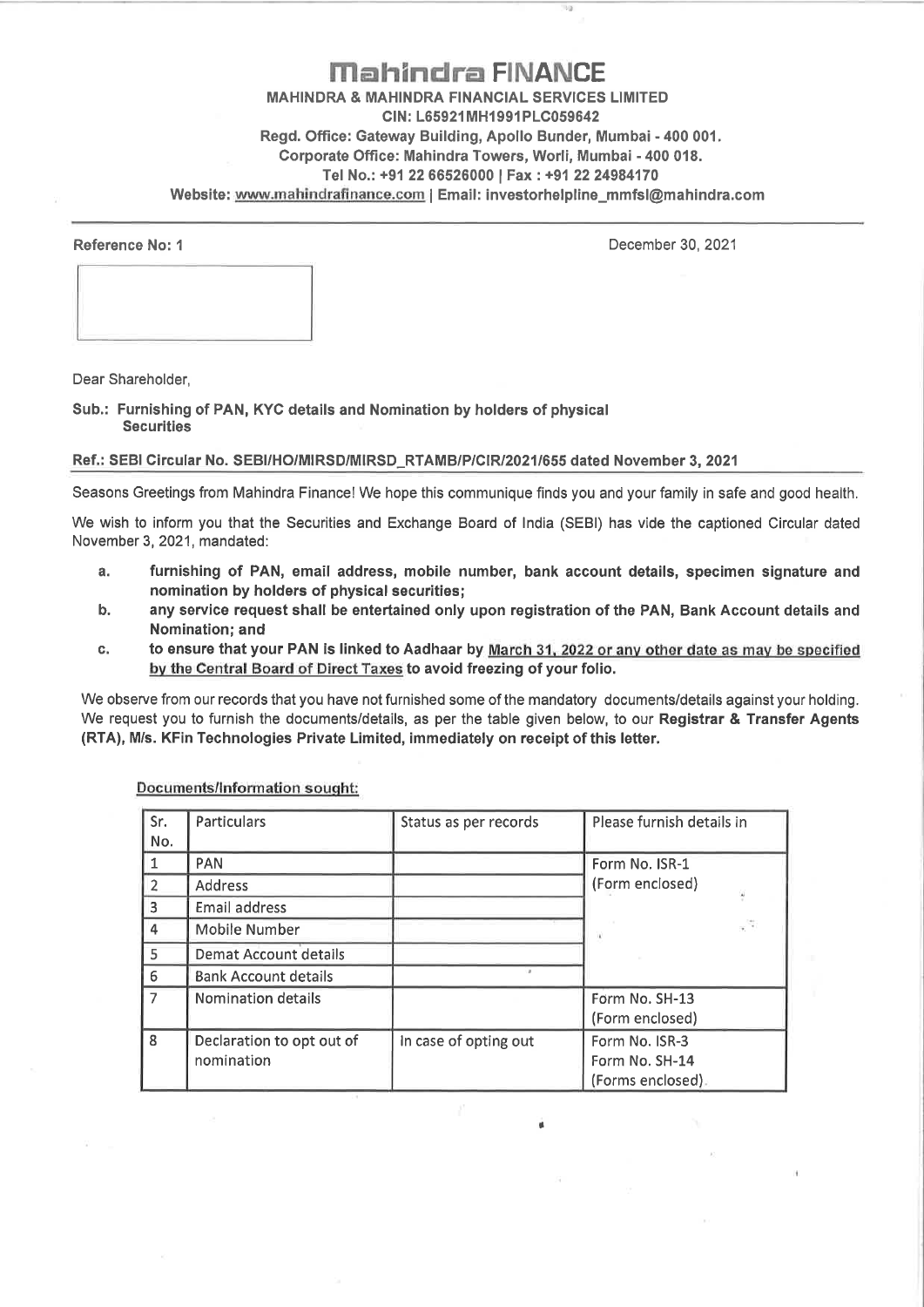## **Mahindro FINANCE**

| Modes for submission of Documents/Information<br>Through any one of the following modes:                                                                                                                                                                                 |                                                                                                                                                                                                                                                                         |                                                                                                                                                                                                                                                                                                                                                                                                              |  |  |  |
|--------------------------------------------------------------------------------------------------------------------------------------------------------------------------------------------------------------------------------------------------------------------------|-------------------------------------------------------------------------------------------------------------------------------------------------------------------------------------------------------------------------------------------------------------------------|--------------------------------------------------------------------------------------------------------------------------------------------------------------------------------------------------------------------------------------------------------------------------------------------------------------------------------------------------------------------------------------------------------------|--|--|--|
| Through 'In Person<br>Verification' (IPV)                                                                                                                                                                                                                                | <b>Physical / Hard copy</b>                                                                                                                                                                                                                                             | <b>Through Electronic Mode with e-sign</b>                                                                                                                                                                                                                                                                                                                                                                   |  |  |  |
| original<br>The<br>documents can be<br>submitted by the<br>investor in person<br>at RTA's office<br>which<br>shall<br>be<br>verified<br>by<br>the<br>authorised person<br>of the RTA and<br>retaining copy(ies)<br>with IPV stamping<br>date<br>and<br>with<br>initials. | By furnishing original /<br>photocopy(ies) of the<br>relevant document(s)<br>duly self-attested with<br>date.                                                                                                                                                           | In case the email address is already registered with<br>RTA, the Shareholder(s) may send the scanned copies<br>of their KYC documents/service requests with e-sign at<br>RTA's email-id einward.ris@kfintech.com<br>with the subject line: MMFSL KYC updation - Equity<br>Shares.<br>Or<br>Upload KYC documents with e-sign on RTA's website<br>at the link:<br>https://ris.kfintech.com/clientservices/diy/ |  |  |  |
| <b>RTA's Office:</b>                                                                                                                                                                                                                                                     | <b>KFin Technologies Private Limited</b><br>Unit: Mahindra & Mahindra Financial Services Limited<br>Plot No. 31 & 32, Selenium Building,<br>Tower B, Financial District,<br>Nanakramguda, Gachibowli,<br>Hyderabad, Telangana - 500 032.<br>Toll Free No. 1800-309-4001 |                                                                                                                                                                                                                                                                                                                                                                                                              |  |  |  |

The aforesaid forms can be downloaded from the website of the **Company under the Investor Information Section:**  https://www.mahindrafinance.com/investor-zone/investor-information and website of the RTA at the link: https://ris.kfintech.com/clientservices/isc/default.aspx#isc\_download\_hrd

#### **Freezing of Folios without PAN, KYC details and Nomination:**

- a. Folios wherein any one of the aforesaid documents/details are not available **on or after April 01, 2023,** shall **be**  frozen and you will not be eligible to lodge grievance or avail service request from the RTA and shall not be eligible for receipt of dividend in physical mode.
- **b. After December 31, 2025,** the frozen folios shall be referred by the RTA/Company to the. administering authority under the Benami Transactions (Prohibitions) Act, 1988 and/or Prevention of Money Laundering Act, 2002.

•

Thanking you,

Yours faithfully, For **Mahindra & Mahindra Financial Services Limited** 

**Sd/-** 

#### **Arnavaz M. Pardiwalla Company Secretary & Compliance Officer**

This communication is computer generated and hence does not require signature.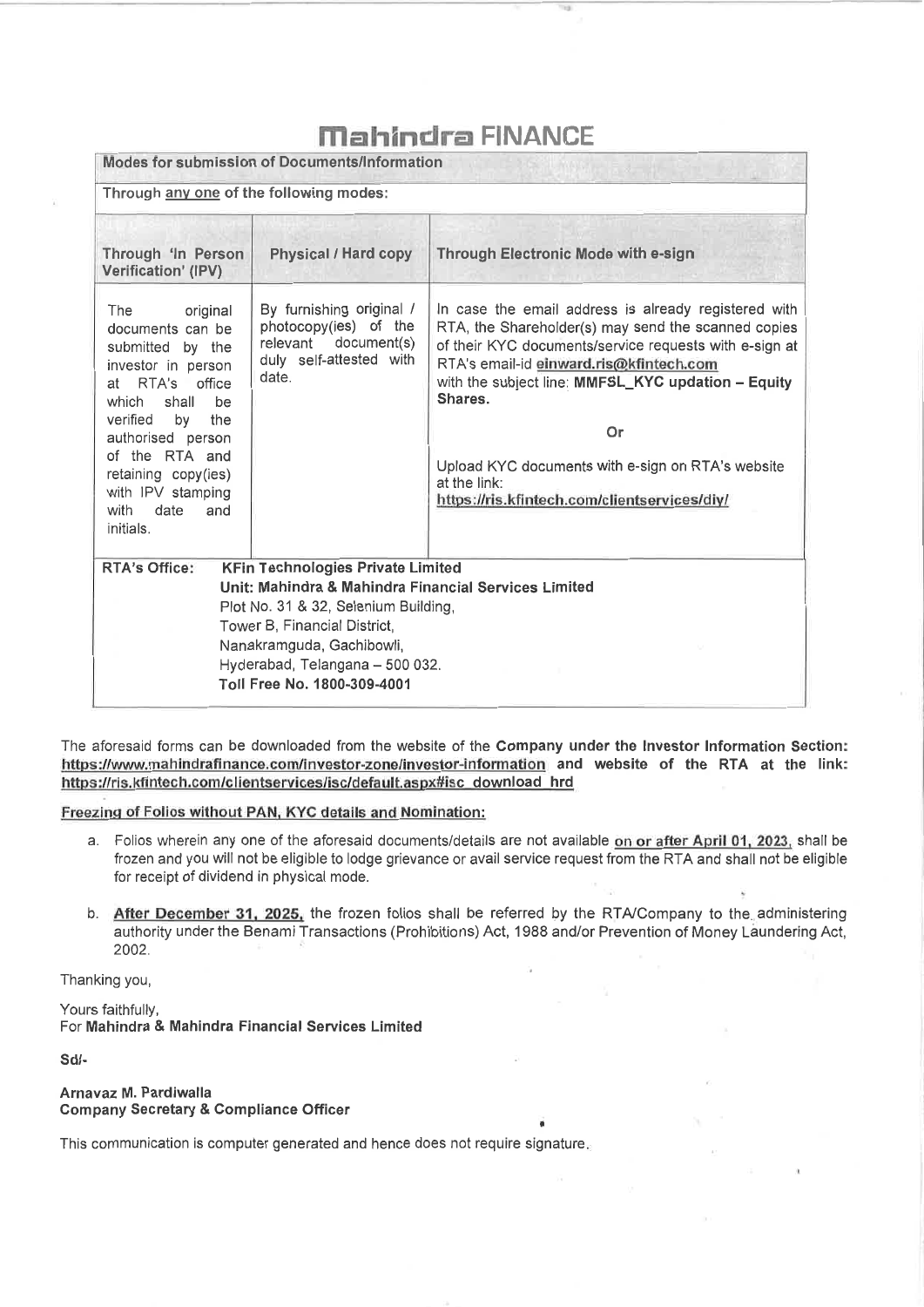## **Mahindra FINANCE**

**MAHINDRA & MAHINDRA FINANCIAL SERVICES LIMITED CIN: L65921MH1991PLC059642 Regd. Office: Gateway Building, Apollo Bunder, Mumbai - 400 001. Corporate Office: Mahindra Towers, Worli, Mumbai - 400 018. Tel No.: +91 22 66526000 I Fax : +91 22 24984170** 

**Website:** www.mahindrafinance.com **I Email: investorhelpline\_mmfsl@mahindra.com** 

**Reference No: 1** December 30, 2021

ç.

Dear Debenture holder,

**Sub.: Furnishing of PAN, KYC details and Nomination by holders of physical Securities**  Ref.: SEBI Circular No. SEBI/HO/MIRSD/MIRSD\_RTAMB/P/CIR/2021/655 dated November 3, **2021** 

Seasons Greetings from Mahindra Finance! We hope this communique finds you and your family in safe and good health.

We wish to inform you that the Securities and Exchange Board of India (SEBI) has vide the captioned Circular dated November 3, 2021, mandated:

- **a. furnishing of PAN, email address, mobile number, bank account details, specimen signature and nomination by holders of physical securities;**
- **b. any service request shall be entertained only upon registration of the PAN, Bank Account details and Nomination; and**
- **c. to ensure that your PAN is linked to Aadhaar by** March 31, 2022 or any other date as may be specified by the Central Board of Direct Taxes **to avoid freezing of your folio.**

We observe from our records that you have not furnished some of the mandatory documents/details against your holding. We request you to furnish the documents/details, as per the table given below, to our **Registrar & Transfer Agents (RTA), M/s. KFin Technologies Private Limited, immediately on receipt of this letter.** 

ø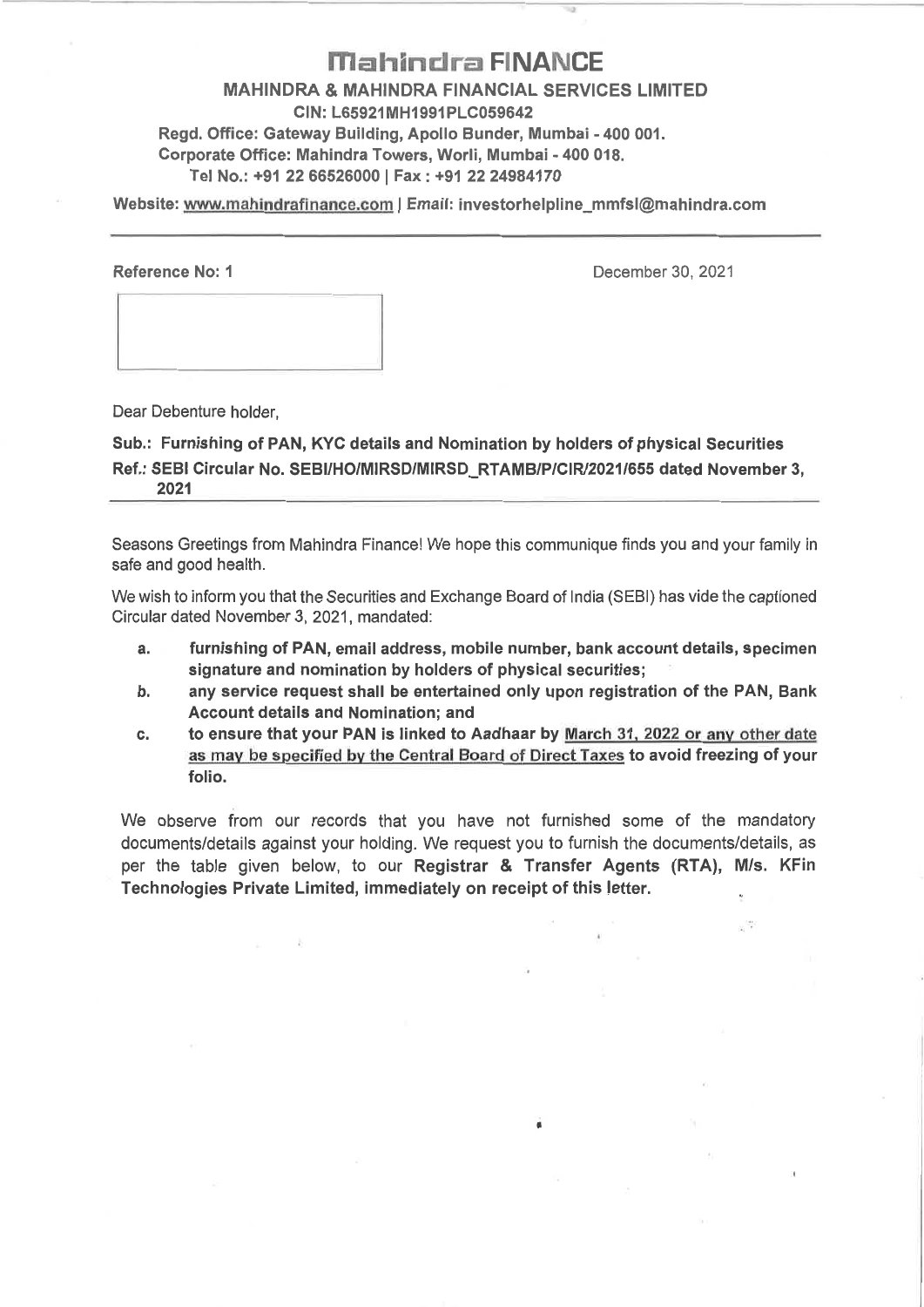## **Mahindra FINANCE**

**Documents/Information sought:** 

| Sr.<br>No.     | <b>Particulars</b>                      | <b>Status as per records</b> | Please furnish details in |
|----------------|-----------------------------------------|------------------------------|---------------------------|
| 1              | <b>PAN</b>                              |                              | Form No. ISR-1            |
| $\overline{2}$ | <b>Address</b>                          |                              | (Form enclosed)           |
| 3              | <b>Email address</b>                    |                              |                           |
| 4              | <b>Mobile Number</b>                    |                              |                           |
| 5              | <b>Demat Account details</b>            |                              |                           |
| 6              | <b>Bank Account details</b>             |                              |                           |
| $\overline{7}$ | <b>Nomination details</b>               |                              | Form No. SH-13            |
|                |                                         |                              | (Form enclosed)           |
| 8              | Declaration to opt out of<br>nomination | In case of opting out        | Form No. ISR-3            |
|                |                                         |                              | Form No. SH-14            |
|                |                                         |                              | (Forms enclosed)          |

| <b>Modes for submission of Documents/Information</b>                                                                                                                                                                                                                                         |                                                                                                                               |                                                                                                                                                                                                                                                                                                                                                                                                                      |  |  |  |  |
|----------------------------------------------------------------------------------------------------------------------------------------------------------------------------------------------------------------------------------------------------------------------------------------------|-------------------------------------------------------------------------------------------------------------------------------|----------------------------------------------------------------------------------------------------------------------------------------------------------------------------------------------------------------------------------------------------------------------------------------------------------------------------------------------------------------------------------------------------------------------|--|--|--|--|
| Through any one of the following modes:                                                                                                                                                                                                                                                      |                                                                                                                               |                                                                                                                                                                                                                                                                                                                                                                                                                      |  |  |  |  |
| n<br><b>Through</b><br><b>Person</b><br>Verification'<br>(IPV)                                                                                                                                                                                                                               | <b>Physical / Hard</b><br>copy                                                                                                | <b>Through Electronic Mode with e-sign</b>                                                                                                                                                                                                                                                                                                                                                                           |  |  |  |  |
| The<br>original<br>documents can<br>be submitted by<br>the investor in<br>at<br>person<br>office<br>RTA's<br>which shall be<br>verified by the<br>authorised<br>person of the<br><b>RTA</b><br>and<br>retaining<br>copy(ies)<br>with<br><b>IPV</b><br>stamping<br>with date and<br>initials. | furnishing<br>By<br>original<br>photocopy(ies) of<br>relevant<br>the<br>document(s)<br>duly<br>self-attested<br>with<br>date. | case the email address is already<br>In.<br>registered with RTA, the Debentureholder(s)<br>may send the scanned copies of their KYC<br>documents/service requests with e-sign at<br>RTA's email-id einward.ris@kfintech.com<br>with the subject line: MMFSL_KYC updation<br>- Debentures.<br>Or<br>Upload KYC documents with e-sign on<br>RTA's website at the link:<br>https://ris.kfintech.com/clientservices/diy/ |  |  |  |  |